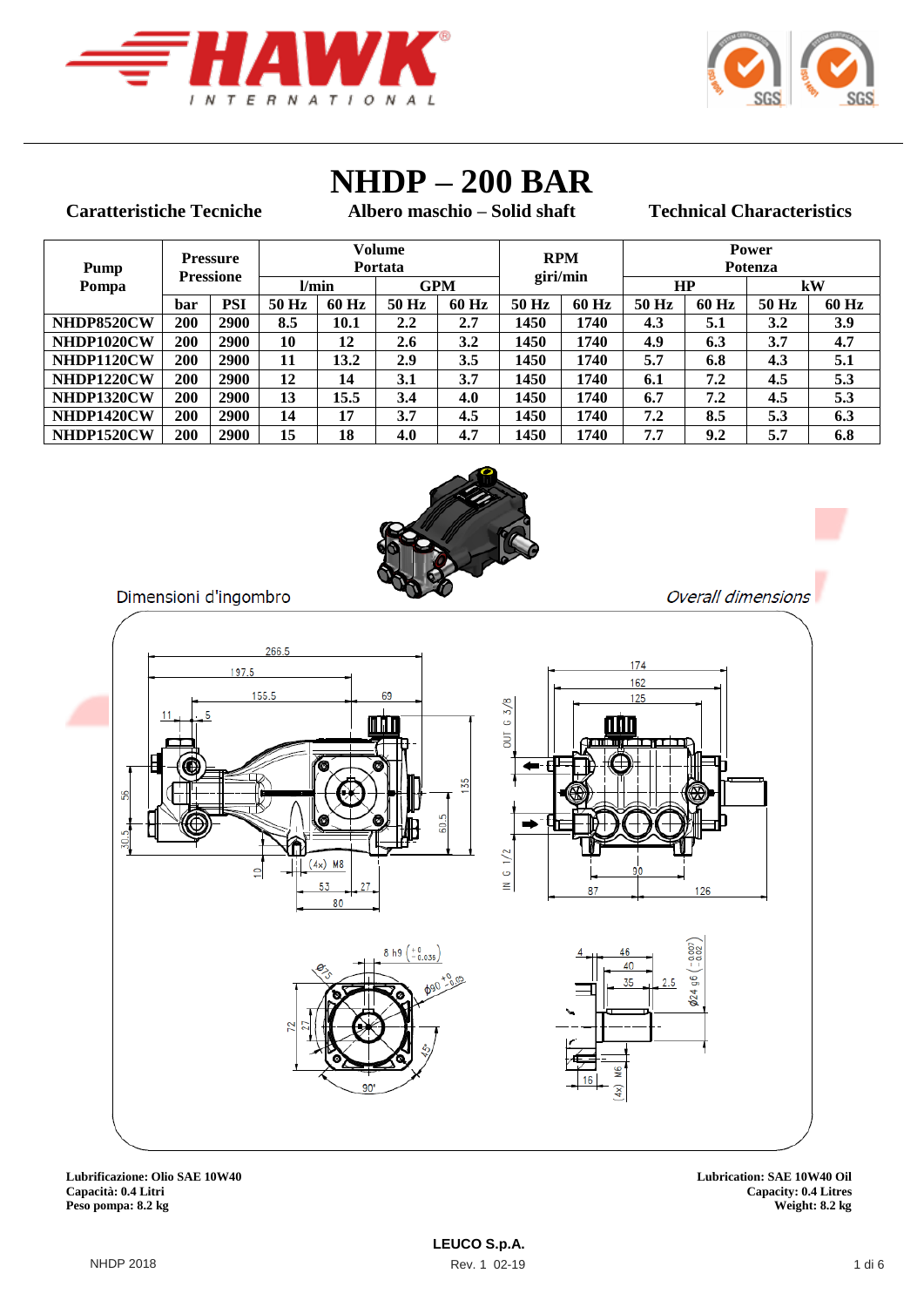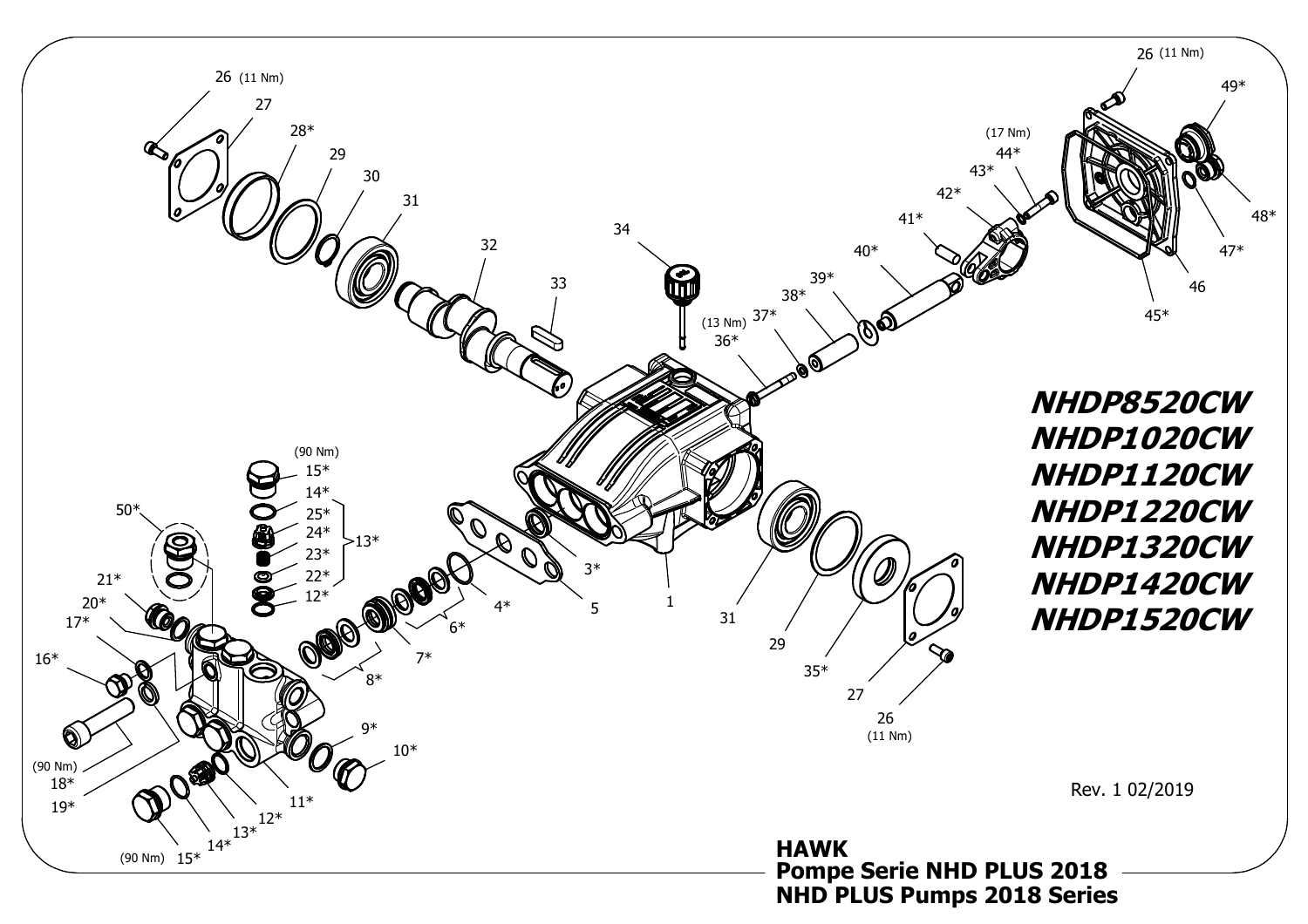



# **NHDP 2018 SERIES**

### **ORDINARY MAINTENANCE KIT / KIT MANUTENZIONE ORDINARIA**

| <b>KIT</b> | <b>Item</b><br>Pos.                | Part<br><b>Number</b><br>Codice | <b>Description</b>       | <b>Descrizione</b>      | Q. TY<br>by<br>Pump<br>Q.TA<br>per<br>Pompa | WR/L<br><b>P8520C</b><br>ÑМ | œ | N | N | RΙ<br>c<br>$\sim$<br>ЯŃ | <b>WR/L</b><br>520C<br>∽<br>NНDI |
|------------|------------------------------------|---------------------------------|--------------------------|-------------------------|---------------------------------------------|-----------------------------|---|---|---|-------------------------|----------------------------------|
| A          | $4 - 6 - 8 - 18$                   | 1.905-736.0                     | PLUNGER SEALS DIA. 16 mm | GUARNIZIONI PISTONE Ø16 |                                             |                             |   |   |   |                         |                                  |
| B          | 12-13 (22)<br>$23 - 24 - 25$<br>14 | 1.905-617.0                     | <b>COMPLETE VALVE</b>    | <b>VALVOLA COMPLETA</b> |                                             |                             |   |   |   |                         |                                  |

### **EXTRAORDINARY MAINTENANCE KIT / KIT MANUTENZIONE STRAORDINARIA**

| <b>KIT</b> | <b>Item</b><br>Pos.                                                                      | Part<br><b>Number</b><br>Codice | <b>Description</b>                               | <b>Descrizione</b>                        | Q. TY<br>by<br><b>Pump</b><br>Q.TÀ<br>per<br>Pompa | NHDP8520CWR/L | NHDP1020CWR/L | NHDP1120CWR/L | NHDP1220CWR/L | NHDP1320CWR/L | NHDP1420CWR/L | NHDP1520CWR/L |
|------------|------------------------------------------------------------------------------------------|---------------------------------|--------------------------------------------------|-------------------------------------------|----------------------------------------------------|---------------|---------------|---------------|---------------|---------------|---------------|---------------|
| C          | $4 - 6 - 7 - 8 - 18$                                                                     | 1.905-737.0                     | <b>COMPLETE SEALS PACKING</b><br>DIA, 16 mm      | PACCO COMPLETO<br>GUARNIZIONI PISTONE Ø16 |                                                    |               |               |               |               |               |               |               |
| D          | 36-37-38<br>39                                                                           | 1.099-738.0                     | PLUNGER DIA, 16 mm                               | PISTONE Ø16                               | 3                                                  |               |               |               |               |               |               |               |
| E          | 3                                                                                        | 1.099-740.0                     | <b>PLUNGER OIL SEALS</b>                         | ANELLI TENUTA OLIO ASTA                   | 1                                                  |               |               |               |               |               |               |               |
| F          | 21-28-35<br>45-47-48                                                                     | 1.905-624.0                     | <b>KIT CRANKCASE SEALS</b>                       | <b>KIT TENUTE CARTER</b>                  | 1                                                  |               |               |               |               |               |               |               |
| G          | 4-6-7-8-9-<br>$10 - 11 - 12$<br>13 (22-23-<br>24-25) 14-<br>15-16-17-<br>18-19-20-<br>21 | 1.905-738.0                     | <b>COMPLETE MANIFOLD</b>                         | <b>TESTATA COMPLETA</b>                   | 1                                                  |               |               |               |               |               |               |               |
| H          | $40 - 41 - 42$<br>$43 - 44$                                                              | 1.905-742.0                     | <b>CONNECTING ROD PLUNGER</b><br><b>ROD ASSY</b> | PREMONTATO ASTA-BIELLA<br><b>PISTONE</b>  | 3                                                  |               |               |               |               |               |               |               |
|            | $14 - 15$                                                                                | 1.904-212.0                     | <b>VALVE PLUG ASSY</b>                           | PREMONTATO TAPPO VAM                      | 6                                                  |               |               |               |               |               |               |               |

#### **"Q.TY by Pump" => Necessary quantity to repair one pump "Q.TA' per Pompa" => Quantità necessaria per riparare una pompa**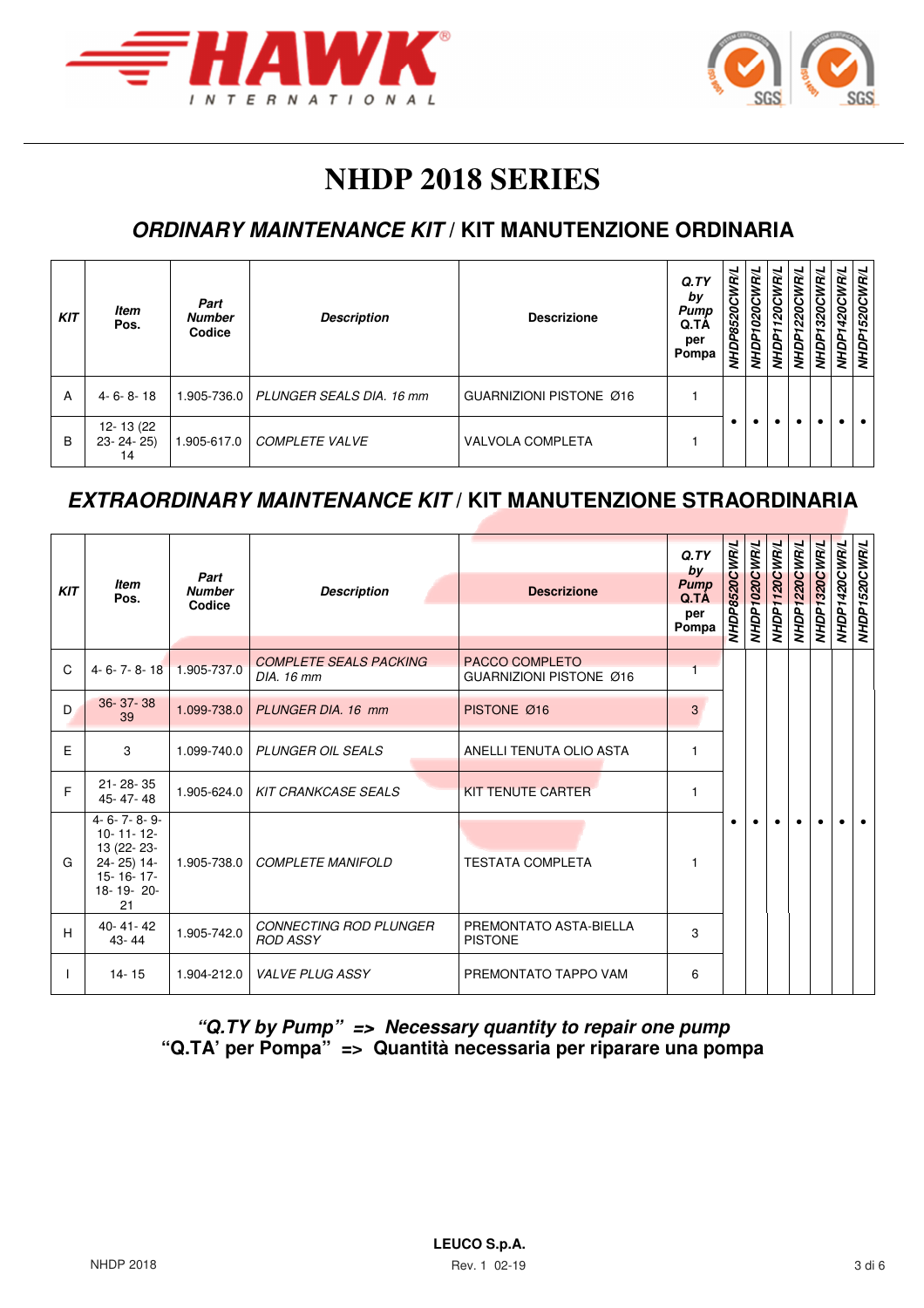



# **OPTIONAL**

| <b>Item</b><br>Pos. | Part<br><b>Number</b><br>Codice | <b>Description</b>              | <b>Descrizione</b>      | Q. TY<br>by<br>Pump<br>Q.TA<br>per<br>Pompa | <b>WR/L</b><br>8520C<br>NHDP. | <b>RIL</b><br>≤<br>1020C<br>ЙGHD | œ<br>ରି<br>∽<br>Э | œ<br>220<br>ð | <b>R/L</b><br>ပ<br>320<br>ę | ₹<br>œ<br>420<br>£ | ΡN<br>÷<br>520<br>ЪP |
|---------------------|---------------------------------|---------------------------------|-------------------------|---------------------------------------------|-------------------------------|----------------------------------|-------------------|---------------|-----------------------------|--------------------|----------------------|
| 50                  | 9.853-425.0                     | <b>THREADED BRASS PLUG G1/4</b> | PREMONTATO TAPPO FORATO |                                             |                               |                                  |                   |               |                             |                    |                      |

## **TOOL KIT**

| <b>Part Number</b><br>Codice | <b>Description</b>            | <b>Descrizione</b>     | Q.TY by<br>Pump<br>Q.TA<br>per<br>Pompa | NHDP8520CWR/L | 1020CWR/L<br>NHDP <sub>1</sub> | 120CWR/L<br>∽<br>NHDP | 220CWR/L<br>NHDP | ίeι<br>S<br>320<br>ÑИЙ | <b>R</b><br>420<br>NHDP<br>NHDP | <b>WR/L</b><br>520C<br>∽ |
|------------------------------|-------------------------------|------------------------|-----------------------------------------|---------------|--------------------------------|-----------------------|------------------|------------------------|---------------------------------|--------------------------|
| 0.099-668.0                  | <b>TOOL-KIT</b>               | <b>TOOL-KIT</b>        |                                         |               |                                |                       |                  |                        |                                 |                          |
| .905-591.0                   | <b>TOOL KIT EXTRAORDINARY</b> | TOOL-KIT STRAORDINARIO |                                         |               |                                |                       |                  |                        |                                 |                          |





(…) **Parts pre-assembled Parti pre-assemblate**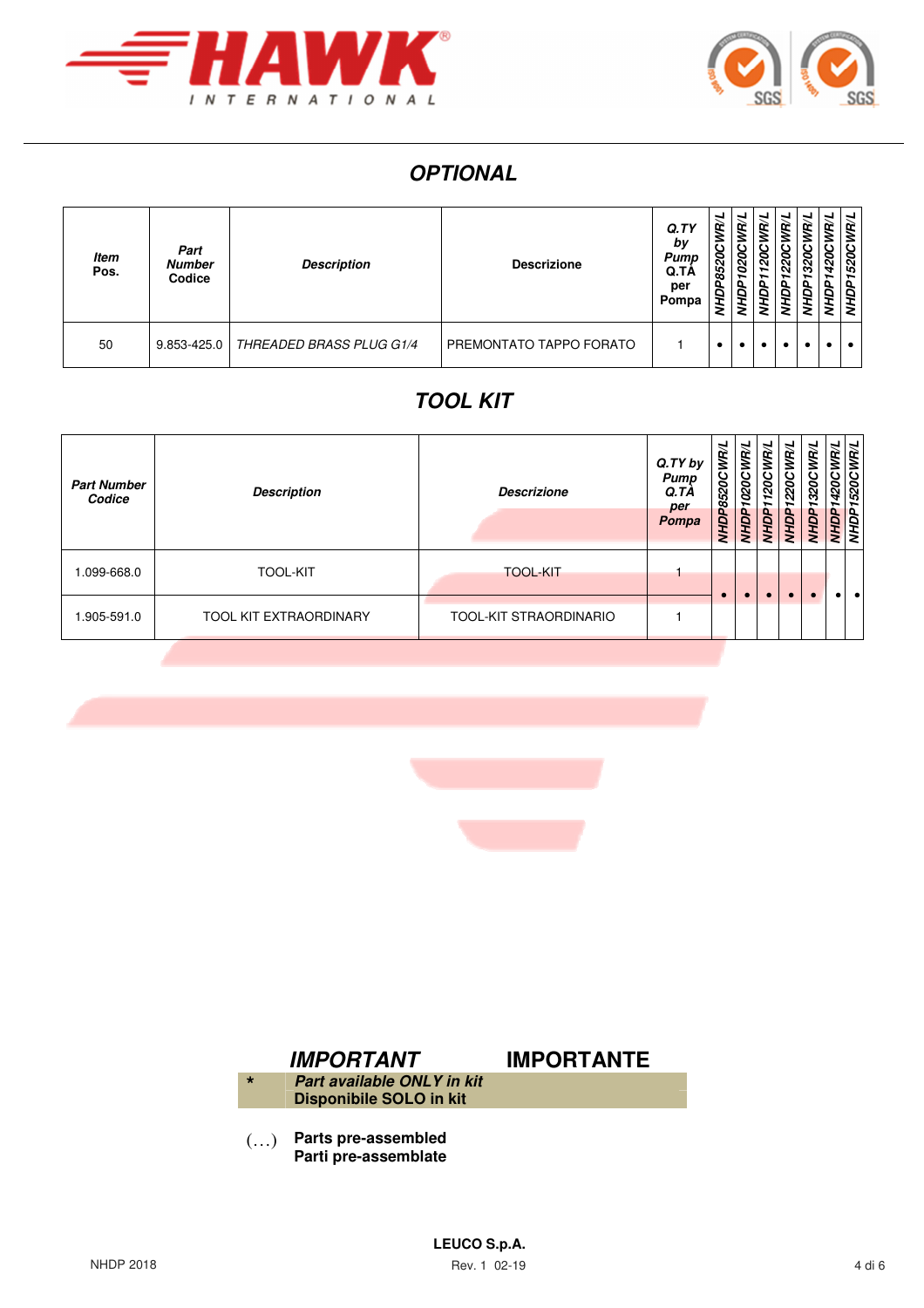



# **PARTS LIST LISTA PARTI**

| ltem<br>Pos     | <b>Part Number</b><br>Codice | <b>Description</b>                                                           | <b>Descrizione</b>                                   | KIT     | Q. TY<br>Q.TÀ  | NHDP8520CWR/L | NHDP1020CWR/L | WHDP1120CWR/L | NHDP1220CWR/L | NHDP1320CWR/L | NHDP1420CWR/L | <b>NHDP1520CWR/L</b> |
|-----------------|------------------------------|------------------------------------------------------------------------------|------------------------------------------------------|---------|----------------|---------------|---------------|---------------|---------------|---------------|---------------|----------------------|
| $\mathbf{1}$    |                              | 9.850-369.0   CRANKCASE                                                      | <b>CARTER</b>                                        |         | 1              |               |               |               |               |               |               |                      |
| $3^*$           |                              | <b>PLUNGER OIL SEAL</b>                                                      | <b>ANELLO RADIALE</b>                                | E       | 3              |               |               |               |               |               |               |                      |
| $4^*$           |                              | "O" RING Ø1.78X26.7                                                          | "O" RING Ø1.78X26.7                                  | $A-C-G$ | 3              |               |               |               |               |               |               |                      |
| $5\phantom{.0}$ | $9.853 - 555.0$              | <b>SPACER</b>                                                                | <b>DISTANZIATORE</b>                                 |         | 1              |               |               |               |               |               |               |                      |
| $6*$            |                              | "U" SEAL, DIA. 16 MM                                                         | ANELLO TENUTA "U" Ø16                                | $A-C-G$ | 3              |               |               |               |               |               |               |                      |
| $7^*$           |                              | PRESSURE RING DIA. 16 MM                                                     | PRESSORE "U" Ø16                                     | $C-G$   | 3              |               |               |               |               |               |               |                      |
| $8*$            |                              | "U" SEAL, DIA. 16 MM                                                         | <b>ANELLO TENUTA "U" Ø16</b>                         | $A-C-G$ | $\mathbf{3}$   |               |               |               |               |               |               |                      |
| $9^*$           |                              | <b>COPPER WASHER G1/2</b>                                                    | <b>GUARNIZIONE RAME G1/2</b>                         | G       | 1.             |               |               |               |               |               |               |                      |
| $10^*$          |                              | <b>BRASS PLUG G1/2</b>                                                       | <b>TAPPO OTTONE G1/2</b>                             | G       | $\mathbf{1}$   |               |               |               |               |               |               |                      |
| $11*$           |                              | <b>MANIFOLD HOUSING</b>                                                      | <b>TESTATA</b>                                       | G       | 1              |               |               |               |               |               |               |                      |
| $12*$           |                              | "O" RING Ø1.78X15.6                                                          | "O" RING Ø1.78X15.6                                  | $B-G$   | 6              |               |               |               |               |               |               |                      |
| $13*$           |                              | <b>VALVE ASSEMBLY</b>                                                        | <b>VALVOLA PREMONTATA</b>                            | $B-G$   | 6              |               |               |               |               |               |               |                      |
| $14*$           |                              | "O" RING Ø1,78X18.77                                                         | "O" RING Ø1.78X18.77                                 | $B-G-I$ | 6              |               |               |               |               |               |               |                      |
| $15*$           |                              | <b>VALVE PLUG</b>                                                            | <b>TAPPO VALVOLA</b>                                 | $G-I$   | 6              |               |               |               |               |               |               |                      |
| $16*$           |                              | <b>BRASS PLUG G1/4</b>                                                       | <b>TAPPO OTTONE G1/4</b>                             | G       | 1              |               |               |               |               |               |               |                      |
| $17*$           |                              | <b>COPPER WASHER G1/4</b>                                                    | <b>GUARNIZIONE RAME G1/4</b>                         | G       | $\mathbf{1}$   |               |               | $\bullet$     | $\bullet$     | $\bullet$     |               |                      |
| $18*$           |                              | <b>MANIFOLD STUD BOLT M14X60</b>                                             | VITE TCEI M14X60                                     | $A-C-G$ | $\overline{2}$ |               |               |               |               |               |               |                      |
| $19*$           |                              | <b>LOCK-WASHER</b>                                                           | ROSETTA ELASTICA Ø14                                 | G       | $\overline{2}$ |               |               |               |               |               |               |                      |
| $20*$           |                              | <b>COPPER WASHER G3/8</b>                                                    | <b>GUARNIZIONE RAME G 3/8</b>                        | G       | $\mathbf{1}$   |               |               |               |               |               |               |                      |
| $21*$           |                              | <b>BRASS PLUG G 3/8</b>                                                      | TAPPO OTTONE G 3/8                                   | $F-G$   | $\overline{2}$ |               |               |               |               |               |               |                      |
| $22*$           |                              | <b>VALVE SEAT</b>                                                            | <b>SEDE VALVOLA</b>                                  | $B-G$   | 6              |               |               |               |               |               |               |                      |
| $23*$           |                              | <b>VALVE PLATE</b>                                                           | PIATTELLO VALVOLA                                    | $B-G$   | 6              |               |               |               |               |               |               |                      |
| $24*$           |                              | <b>VALVE SPRING</b>                                                          | <b>MOLLA VALVOLA</b>                                 | $B-G$   | 6              |               |               |               |               |               |               |                      |
| $25^*$          |                              | <b>VALVE CAGE</b>                                                            | <b>GABBIA VALVOLA</b>                                | $B-G$   | 6              |               |               |               |               |               |               |                      |
| 26              | 9.851-474.0                  | SCREW M6X16                                                                  | VITE TCEI M6X16                                      |         | 12             |               |               |               |               |               |               |                      |
| 27              | $9.850 - 379.0$              | <b>BEARING COVER</b>                                                         | COPERCHIO CUSCINETTO                                 |         | 2              |               |               |               |               |               |               |                      |
| 28*             |                              | <b>BEARING SEAL</b>                                                          | CAPPELLOTTO CUSCINETTO                               | F       | 1.             |               |               |               |               |               |               |                      |
| 29              | 9.850-554.0                  | <b>CRANKSHAFT SEAL SPACER</b>                                                | DISTANZIALE PARAOLIO ALBERO                          |         | 2              |               |               |               |               |               |               |                      |
| 30              | $9.851 - 198.0$              | SNAP RING DIA. 25 MM                                                         | ANELLO Ø25                                           |         | 1              |               |               |               |               |               |               |                      |
| 31              | $9.850 - 460.0$              | <b>BALL BEARING</b>                                                          | <b>CUSCINETTO A SFERE</b>                            |         | $\overline{c}$ |               |               |               |               |               |               |                      |
|                 | 9.850-220.0                  | SINGLE-ENDED SHAFT                                                           | ALBERO SEMPLICE P.D.F                                |         | 1.             |               |               |               |               |               |               | $\bullet$            |
|                 | 9.850-224.0                  | $\pmb{\Pi}$<br>$\pmb{\Pi}$<br>"                                              | $\pmb{\mathsf{H}}$<br>π.                             |         | 1.             |               |               |               |               |               | $\bullet$     |                      |
|                 | 9.850-225.0                  | $\boldsymbol{\mathsf{H}}$<br>$\pmb{\mathsf{H}}$<br>$\pmb{\Pi}$               | $\pmb{\mathsf{H}}$<br>$\mathbf{H}$<br>π.             |         | 1.             |               |               | $\bullet$     |               |               |               |                      |
| 32              | 9.850-226.0                  | $\pmb{\mathsf{H}}$<br>$\boldsymbol{\mathsf{H}}$<br>$\pmb{\mathsf{H}}$        | $\mathbf{u}$<br>$\mathbf{H}$<br>$\mathbf{H}$         |         | 1.             | $\bullet$     |               |               |               |               |               |                      |
|                 | 9.850-227.0                  | $\boldsymbol{\mathsf{H}}$<br>$\boldsymbol{\mathsf{H}}$<br>$\pmb{\mathsf{H}}$ | $\mathbf{H}$<br>$\mathbf{H}$<br>$\pmb{\mathfrak{m}}$ |         | $\mathbf{1}$   |               | $\bullet$     |               |               |               |               |                      |
|                 | 9.851-956.0                  | $\pmb{\mathsf{H}}$<br>$\pmb{\Pi}$<br>$\pmb{\Pi}$                             | $\pmb{\mathfrak{m}}$<br>$\mathbf{H}$<br>$\mathbf{H}$ |         | 1              |               |               |               | $\bullet$     |               |               |                      |
|                 | 9.850-228.0                  | $\pmb{\Pi}$<br>$\boldsymbol{\mathsf{H}}$<br>$^{\prime\prime}$                | $\mathbf{H}$<br>π.                                   |         | 1              |               |               |               |               | $\bullet$     |               |                      |